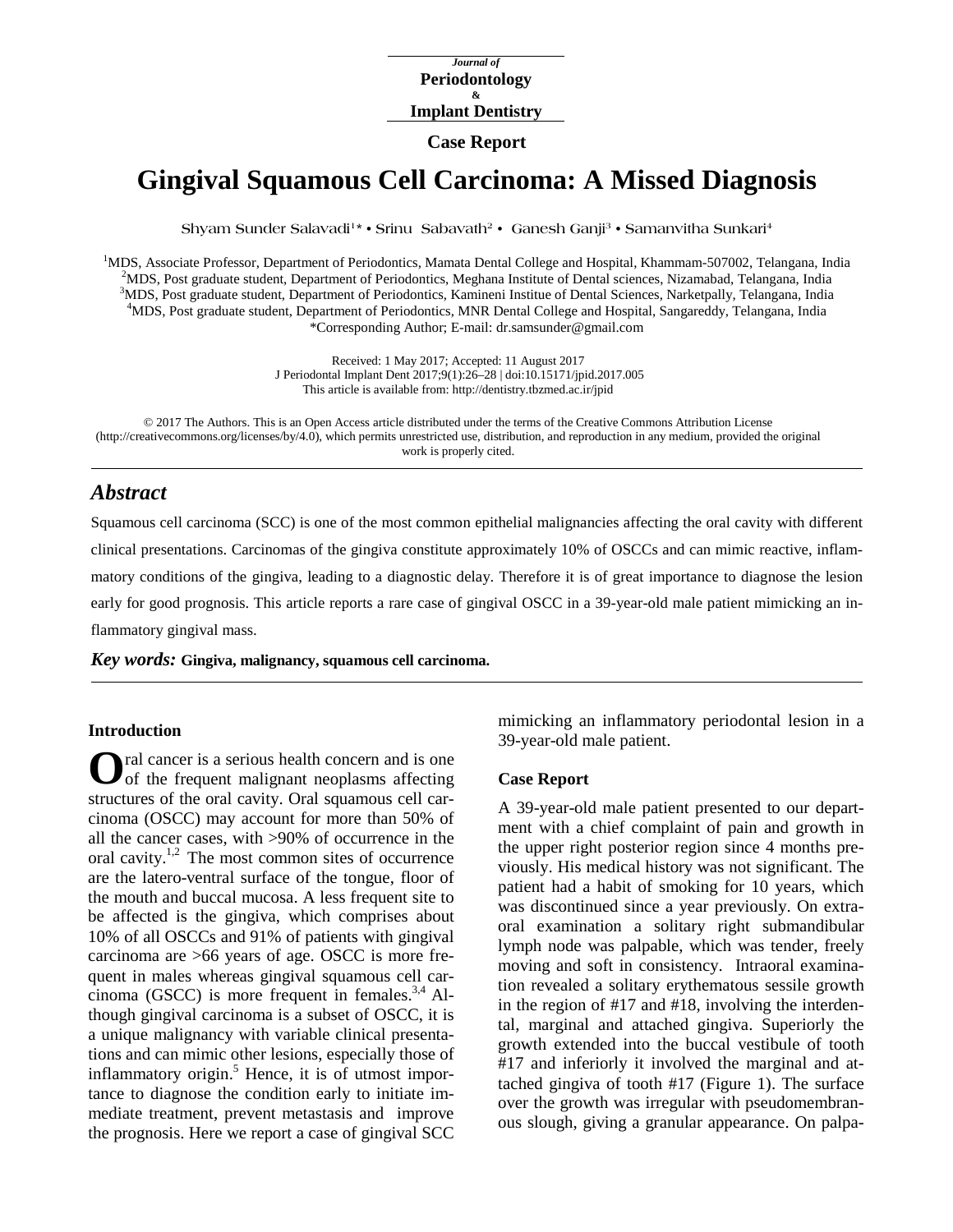

**Figure 1. Erythematous, sessile growth in the region of #17 and #18.**

tion it was soft in consistency and tender and was bled profusely on probing.

Baseline investigations, such as hemogram, were noncontributory. Orthopantamogram revealed horizontal bone loss in relation to #17, #18 and #35-38 regions and fixed partial denture in relation to #25- 27 (Figure 2). Based on the history and clinical and radiographical findings a provisional diagnosis of pyogenic granuloma was considered. Excisional biopsy was carried out and the specimen were sent for histopathological examination which revealed islands and sheets of dysplastic epithelium invading into the underlying connective tissue stroma with keratin pearl formation (Figure 3).

## **Discussion**

Oral squamous cell carcinoma (OSCC) is one of the most aggressive malignancies worldwide and accounts for more than 90% of all oral cancers. It is considered as the sixth leading cause of cancer mortality worldwide and the second leading cause of cancer mortality in India.<sup>6</sup> OSCC is defined as a malignant epithelial neoplasm exhibiting squamous differentiation characterized by the formation of keratin and the presence of intercellular bridges. $2,3,7$  OSCC



**Figure 3. Histopathological picture (40x) showing islands of squamous epithelium in the connective tissue**

predominantly affects men (M: F= 1.5:1) over 45 years age of , whereas gingival squamous cell carcinoma is predominantly seen in females over 50 years of age.<sup>3</sup>

The most common etiologic factors associated with SCC are smoking, smokeless tobacco use, chewing pan (a combination which includes calcium hydroxide, areca nut, and betel leaf). Factors which play a less important role are exposure to ultraviolet radiation, oncogenic viruses, iron deficiency, candidal infections and immunosuppression. Tobacco and alcohol are the two best known collaborative risk factors of OSCC.<sup>2,8</sup> In the present case, the patient had a history of smoking. The most common sites of OSCC are buccal mucosa, floor of the mouth, tongue, alveolar ridge and the hard and soft palates, whereas gingiva, retromolar area and the buccal and labial mucosa are less frequently involved. 9,10 In the present case, OSCC was manifested on the gingiva which is a rare site to occur. OSCC of the gingiva more frequently involves the



**Figure 2. OPG showing horizontal bone loss in relation to 17, 18, 35-38**